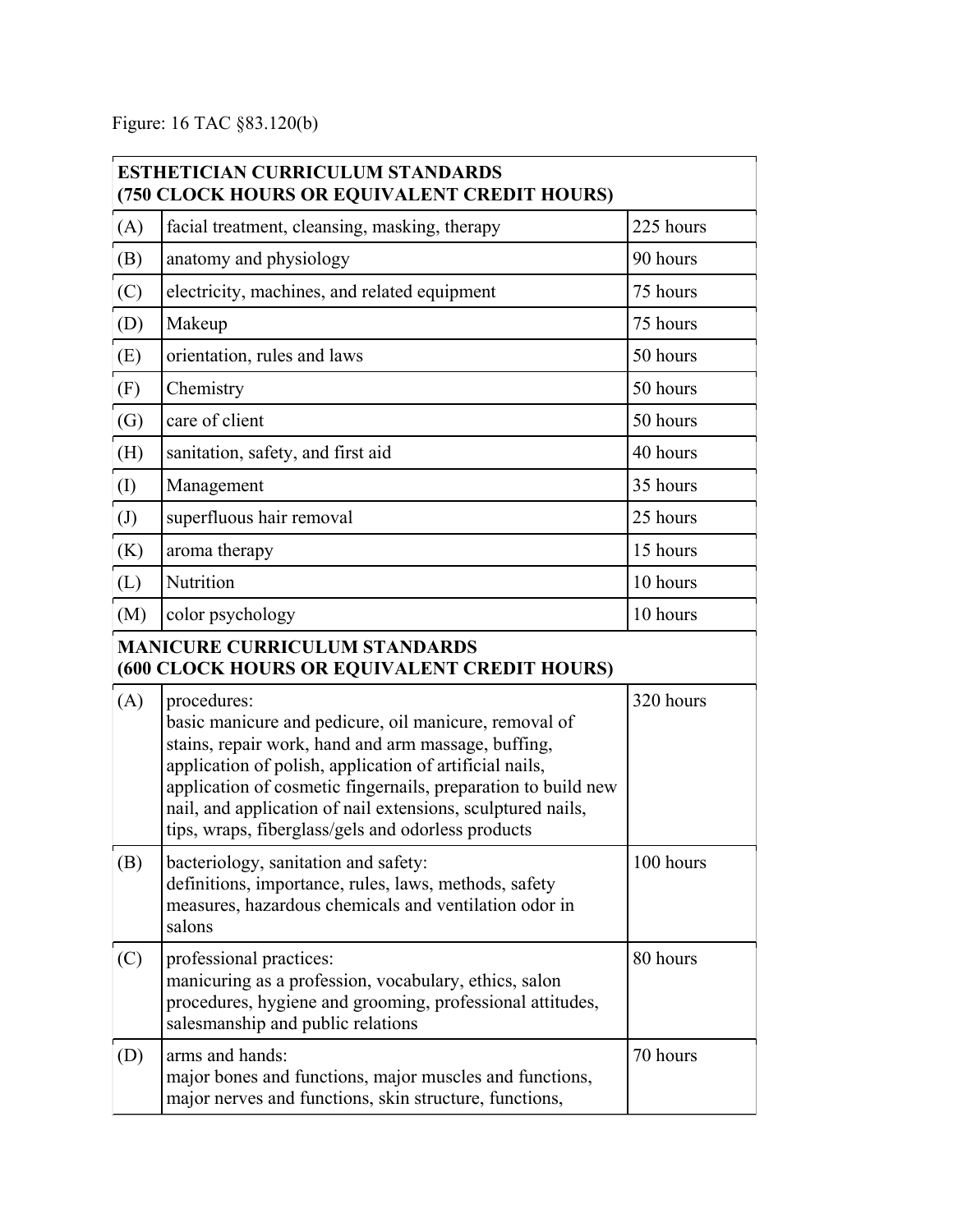|                                                                                            | appendages, conditions and lesions, nails structure,<br>composition, growth, regeneration, irregularities and<br>diseases                                                                                                                                                                                                                                                      |           |  |  |
|--------------------------------------------------------------------------------------------|--------------------------------------------------------------------------------------------------------------------------------------------------------------------------------------------------------------------------------------------------------------------------------------------------------------------------------------------------------------------------------|-----------|--|--|
| (E)                                                                                        | orientation, rules, laws and preparation                                                                                                                                                                                                                                                                                                                                       | 15 hours  |  |  |
| (F)                                                                                        | equipment, implements and supplies                                                                                                                                                                                                                                                                                                                                             | 15 hours  |  |  |
| ESTHETICIAN/MANICURE CURRICULUM STANDARDS<br>(1200 CLOCK HOURS OR EQUIVALENT CREDIT HOURS) |                                                                                                                                                                                                                                                                                                                                                                                |           |  |  |
| (A)                                                                                        | Orientation, rules, laws and preparation(F and M)                                                                                                                                                                                                                                                                                                                              | 30 hours  |  |  |
| (B)                                                                                        | Electricity, machines, related equipment, implements and<br>supplies $(F$ and $M)$                                                                                                                                                                                                                                                                                             | 90 hours  |  |  |
| (C)                                                                                        | Facial treatment, cleansing, masking, therapy (F)                                                                                                                                                                                                                                                                                                                              | 215 hours |  |  |
| (D)                                                                                        | Procedures - basic manicure and pedicure, oil manicure,<br>removal of stains, repair work, hand and arm massage,<br>buffing, application of polish, application of artificial nails,<br>application of cosmetic fingernails, preparation to build new<br>nail, and application of nail extensions, sculptured nails,<br>tips, wraps, fiberglass/gels and odorless products (M) | 310 hours |  |  |
| (E)                                                                                        | Anatomy and physiology (F)                                                                                                                                                                                                                                                                                                                                                     | 50 hours  |  |  |
| (F)                                                                                        | Arms and hands - major bones and functions, major muscles<br>and functions, major nerves and functions, skin structure,<br>functions, appendages, conditions and lesions, nails<br>structure, composition, growth, regeneration, irregularities<br>and diseases (M)                                                                                                            | 50 hours  |  |  |
| $\left( G\right)$                                                                          | Makeup $(F)$                                                                                                                                                                                                                                                                                                                                                                   | 75 hours  |  |  |
| (H)                                                                                        | Chemistry $(F)$                                                                                                                                                                                                                                                                                                                                                                | 30 hours  |  |  |
| $\rm (I)$                                                                                  | Sanitation, safety, and first aid (F)                                                                                                                                                                                                                                                                                                                                          | 40 hours  |  |  |
| $\left( \mathrm{J}\right)$                                                                 | Care of client $(F)$                                                                                                                                                                                                                                                                                                                                                           | 50 hours  |  |  |
| (K)                                                                                        | Management $(F)$                                                                                                                                                                                                                                                                                                                                                               | 20 hours  |  |  |
| (L)                                                                                        | Superfluous hair removal (F)                                                                                                                                                                                                                                                                                                                                                   | 25 hours  |  |  |
| (M)                                                                                        | Aroma therapy $(F)$                                                                                                                                                                                                                                                                                                                                                            | 15 hours  |  |  |
| $(\mathbf{N})$                                                                             | Nutrition (F)                                                                                                                                                                                                                                                                                                                                                                  | 10 hours  |  |  |
| (0)                                                                                        | Color psychology $(F)$                                                                                                                                                                                                                                                                                                                                                         | 10 hours  |  |  |
| (P)                                                                                        | Bacteriology, sanitation and safety - definitions, importance,<br>rules, laws, methods, safety measures, hazardous chemicals<br>and ventilation odor in salons (M)                                                                                                                                                                                                             | 100 hours |  |  |
| (Q)                                                                                        | Professional practices - manicuring as a profession,                                                                                                                                                                                                                                                                                                                           | 80 hours  |  |  |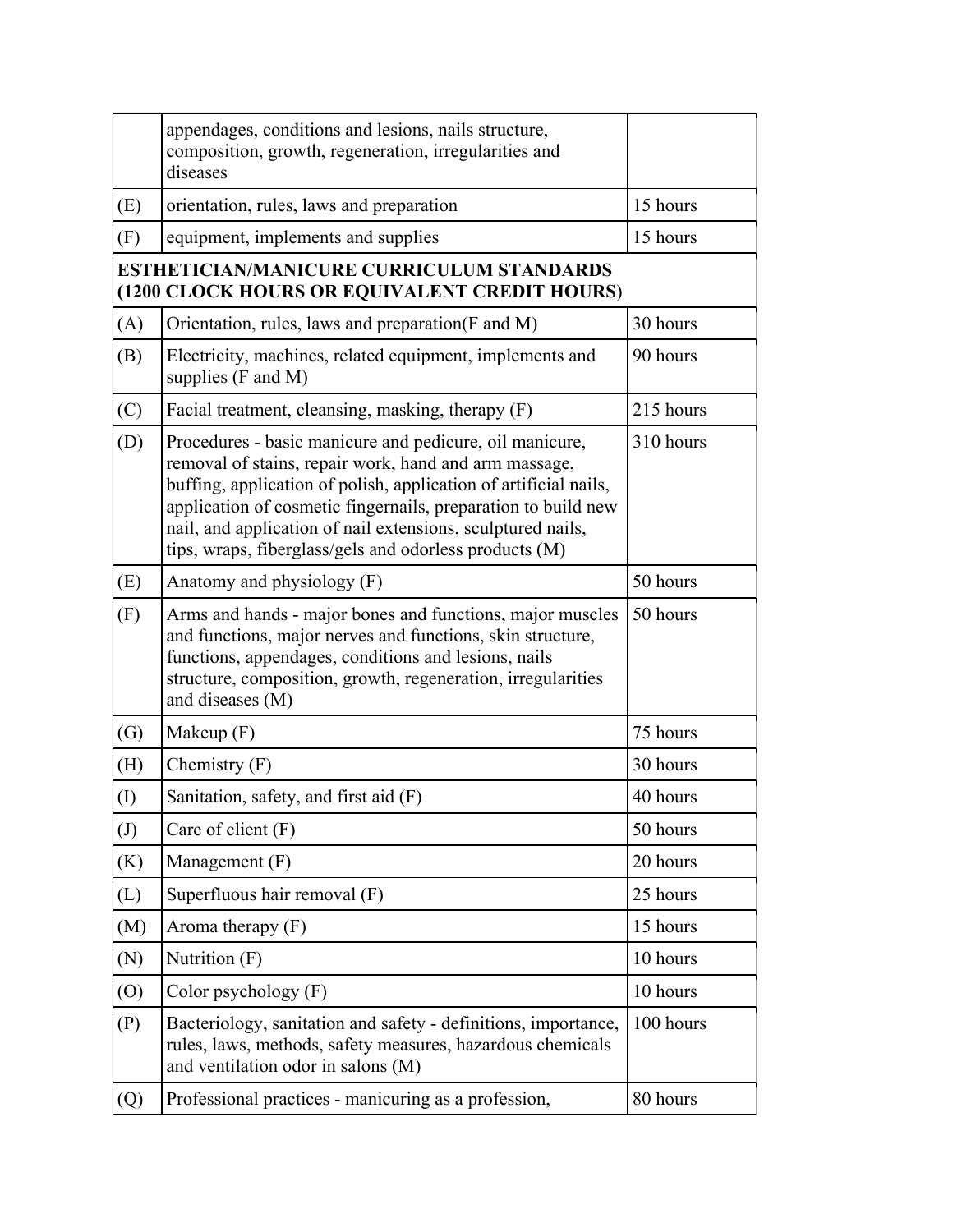|                                                                                                      | vocabulary, ethics, salon procedures, hygiene and grooming,<br>professional attitudes, salesmanship and public relations (M)                                                                                                                                                                    |           |  |  |
|------------------------------------------------------------------------------------------------------|-------------------------------------------------------------------------------------------------------------------------------------------------------------------------------------------------------------------------------------------------------------------------------------------------|-----------|--|--|
| <b>EYELASH EXTENSION CURRICULUM STANDARDS</b><br><b>(320 CLOCK HOURS OR EQUIVALENT CREDIT HOURS)</b> |                                                                                                                                                                                                                                                                                                 |           |  |  |
| (A)                                                                                                  | Orientation, rules and law                                                                                                                                                                                                                                                                      | 10 hours  |  |  |
| (B)                                                                                                  | First aid and adverse reactions                                                                                                                                                                                                                                                                 | 15 hours  |  |  |
| (C)                                                                                                  | Sanitation and contagious diseases                                                                                                                                                                                                                                                              | 20 hours  |  |  |
| (D)                                                                                                  | Safety and client protection                                                                                                                                                                                                                                                                    | 10 hours  |  |  |
| (E)                                                                                                  | Eyelash growth cycles and selection                                                                                                                                                                                                                                                             | 20 hours  |  |  |
| (F)                                                                                                  | Chemistry of products                                                                                                                                                                                                                                                                           | 5 hours   |  |  |
| $\left( G\right)$                                                                                    | Supplies, materials and related equipment                                                                                                                                                                                                                                                       | 10 hours  |  |  |
| (H)                                                                                                  | Eyelash extension application                                                                                                                                                                                                                                                                   | 190 hours |  |  |
| $\left( \mathrm{I}\right)$                                                                           | Eyelash extension isolation and separation                                                                                                                                                                                                                                                      | 15 hours  |  |  |
| $\left( J\right)$                                                                                    | Eye shapes                                                                                                                                                                                                                                                                                      | 15 hours  |  |  |
| (K)                                                                                                  | Professional image/salon management                                                                                                                                                                                                                                                             | 10 hours  |  |  |
| <b>HAIR WEAVING CURRICULUM STANDARDS</b><br>(300 CLOCK HOURS OR EQUIVALENT CREDIT HOURS)             |                                                                                                                                                                                                                                                                                                 |           |  |  |
| (A)                                                                                                  | Hair weaving:<br>Basic hair weaving, repair on hair weaving, removal of weft,<br>sizing and finishing by hand of hair ends or by using<br>mechanical equipment                                                                                                                                  | 150 hours |  |  |
| (B)                                                                                                  | shampooing client, weft and extensions:<br>Basic shampooing, basic conditioners, semi-permanent and<br>weakly rinses, basic hair drying, draping                                                                                                                                                | 50 hours  |  |  |
| (C)                                                                                                  | professional practices:<br>Hair weaving as a profession, vocabulary, ethics, salon<br>procedures, hygiene, grooming, professional attitudes,<br>salesmanship, public relations, hair weaving/braiding skills,<br>including purpose, effect, equipment, implements, supplies,<br>and preparation | 40 hours  |  |  |
| (D)                                                                                                  | anatomy and physiology-scalp:<br>major bones and functions, major muscles and functions,<br>major nerves and functions, skin structures, functions,<br>appendages, conditions and lesions, hair or fiber used,<br>structure, composition, hair regularities, hair and scalp<br>diseases         | 30 hours  |  |  |
| (E)                                                                                                  | chemistry in hair weaving:                                                                                                                                                                                                                                                                      | 10 hours  |  |  |